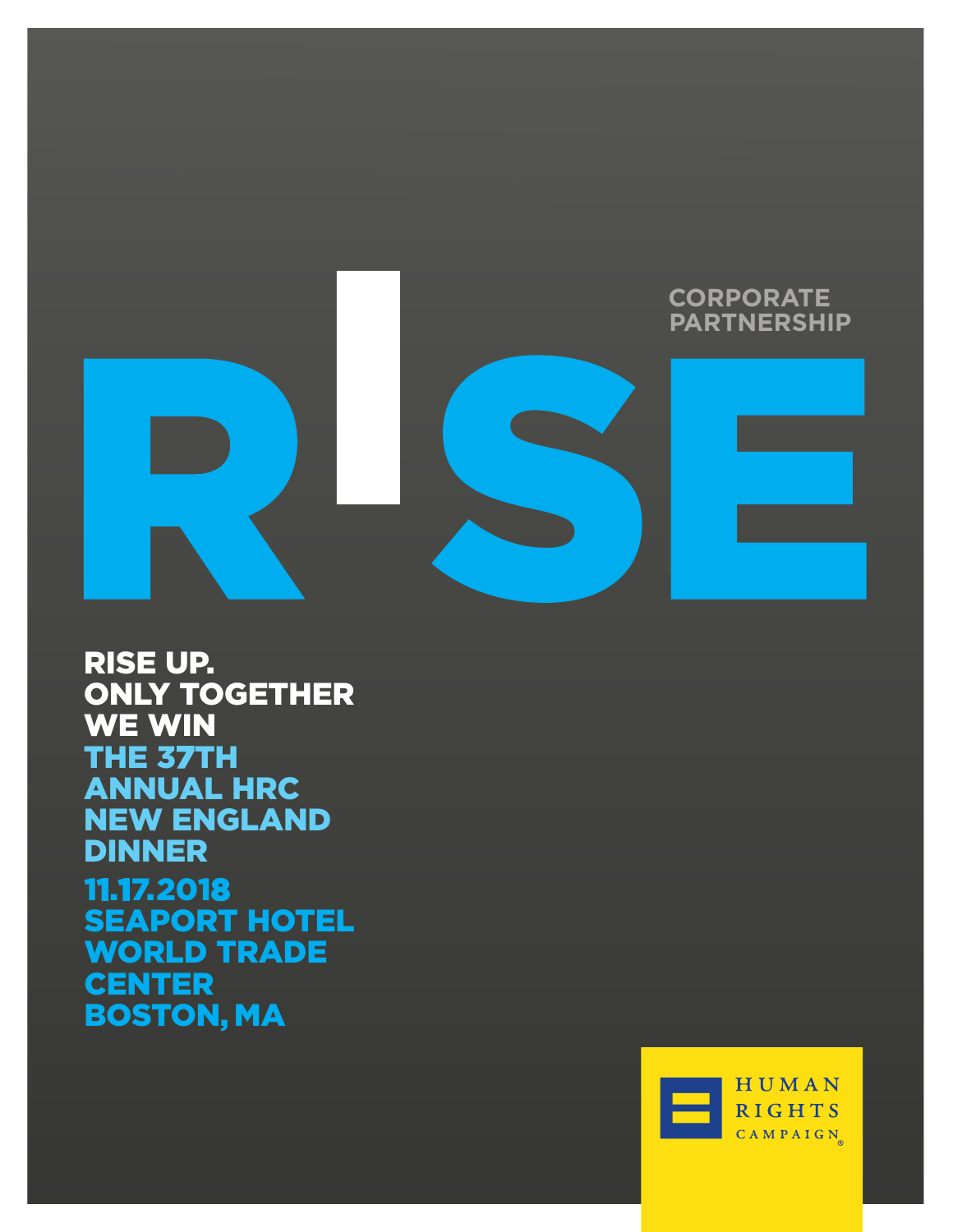

# RISE FOR YOUR…



EMPLOYEES who want to thrive in an inclusive work environment.



CUSTOMERS who want to know that your corporate values align with theirs.



**COMMUNITY** which relies on the tone you set for the rest of the world.

# **3%+**

LGBTQ **inclusive companies do better in the financial markets.** 

> **Companies** that supported LGBTQ employees have outperformed a global index by 3% annually over the past 6 YEARS

> > SOURCE: CREDIT SUISSE

# **71%**

LGBTQ **inclusive companies attract and retain top talent.** 

71% of allies say that they are more likely to accept a job at a company that is supportive of LGBTQ employees than one that is not supportive

SOURCE: CENTER FOR TALENT INNOVATION

# **\$3.7T**

LGBTQ **inclusive companies have the potential to attract a large buyer base.** 

> LGBTQ buying power is estimated at \$3.7 trillion

> > SOURCE: 2015 LGBT CAPITAL

# **82%**

LGBTQ **inclusive companies win the business and loyalty of consumers.**

LGBTQ individuals are 82% more likely to purchase good/services from a company that supports LGBTQ equality

SOURCE: CENTER FOR TALENT INNOVATION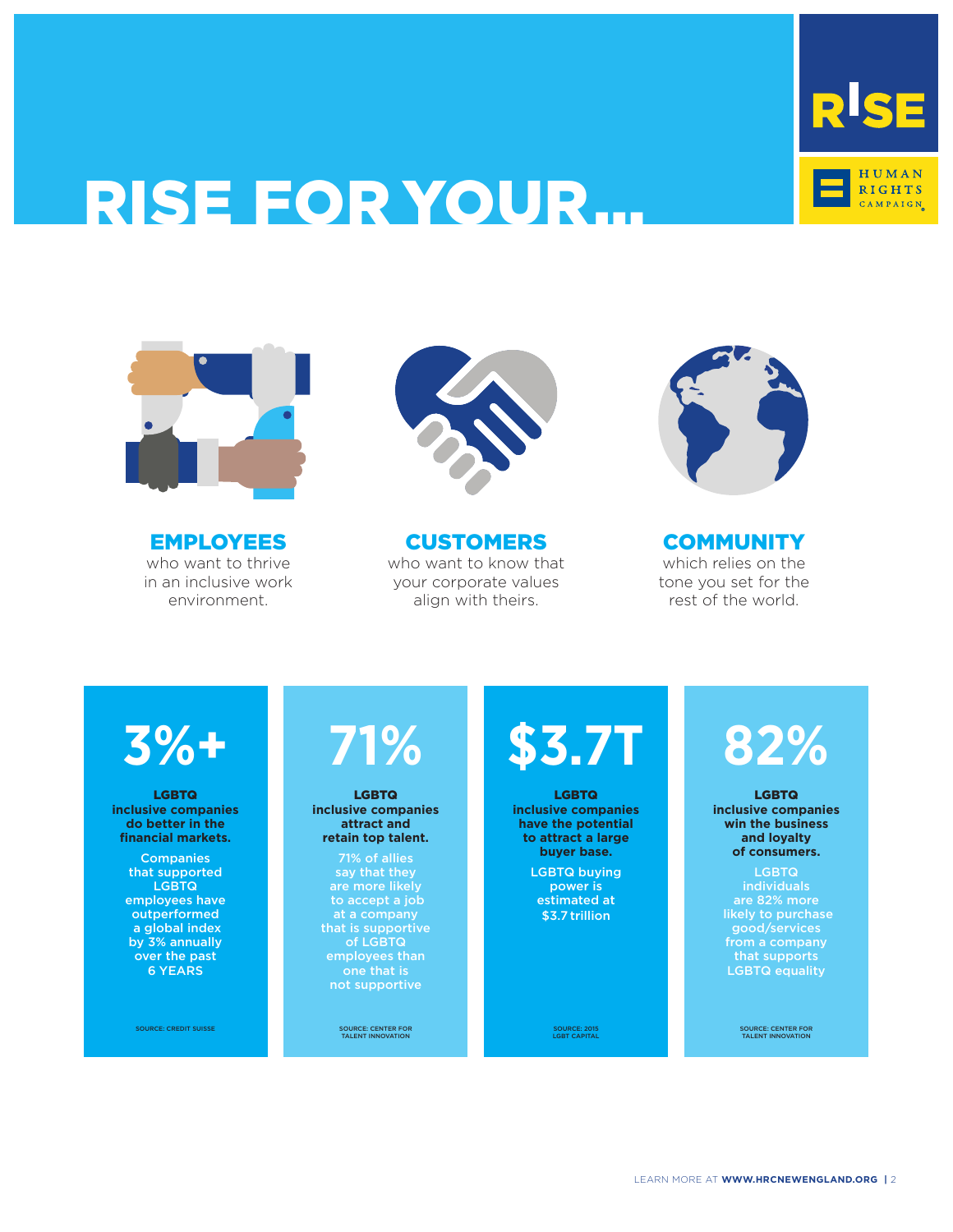# HRC CORPORAT SPONSORSHII ARE YOU READY? ARE YOU READY? HRC CORPORATE SPONSORSHIP:



On the heels of this most recent election, the focus on diversity and inclusion has become critically important, especially in our workplaces. Our corporate partners have the power to set a tone across our country that we are united in the belief that equality for all is a fundamental, human right.

Your visible and unwavering support of HRC helps us do what we do every day for the LGBTQ community, but also sends a strong message locally, nationally and globally about what your company values most – the people it employs and serves.

**These companies have risen up to demonstrate a commitment to their employees, customers, communities through an HRC Partnership.**

## HRC NATIONAL CORPORATE PARTNERS

#### PLATINUM

Accenture American Airlines Apple The Coca-Cola Company Diageo/Ketel one Intel Lyft Microsoft Mitchell Gold + Bob Williams Nationwide Northrop Grumman Target UPS

#### GOLD

Chevron Deloitte Lexus Pfizer **Prudential** West Elm/Williams Sonoma/Pottery Barn

#### SILVER

**RP** Citi Cox Enterprises EY Google Mastercard

SILVER **Continued** MGM Resorts International Nike PepsiCo US Bank

### **BRONZE**

Amazon Ameriprise Financial Boston Scientific Captial One **Cargill** Dell Goldman Sachs Guardian Hershey IBM Lincoln Financial Group Macy's, Inc. Morgan Stanley Orbitz Replacements, Ltd Shell **Starbucks** Symantec TD Bank Tylenol UBS Whirlpool

### 2017 HRC NEW ENGLAND CORPORATE PARTNERS

### PRESENTING

Dell Eastern Bank Liberty Mutual

### **PLATINUM** Harvard Pilgrim Health Care

DIAMOND Biogen

**AFTER PARTY** CVS Health

#### **GOLD**

Morgan Stanley Partners Healthcare Shire

### SILVER

5 Star Travel Services Rockland Trust State Street Sun Life Financial

### **BRONZE**

Blue Cross Blue Shield Citizens Bank Hasbro IVF New England John Hancock Ocean Spray TD Bank Tufts Health Plan Trip Advisor Vertex

### **MEDIA**

Boston Spirit Magazine Color Magazine The Rainbow Times

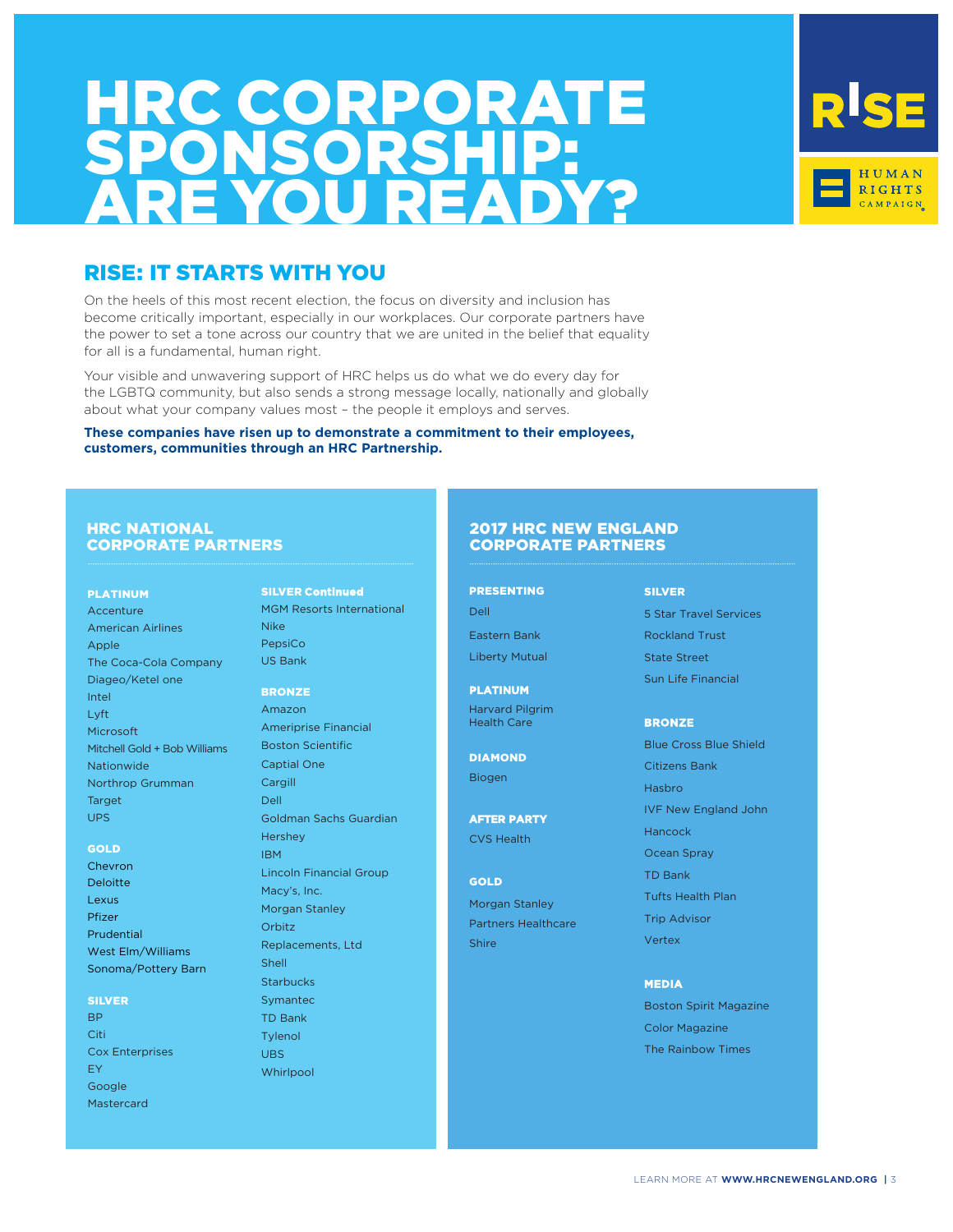

### DINNER OPPORTUNITIES

# CORPORATE PARTNERSHIPS

Corporate Partnerships not only provide an opportunity for your company, organization, or group of friends to attend the Dinner, but also have additional benefits, including: marketing and advertising, advance entry, and table placement. There are many levels of partnership available, ranging from \$5,000 to \$30,000. **For more information please email copartners@hrcnewengland.org.**

# TABLE CAPTAINS

Table Captains are the heart of the HRC New England's attendance. Each Table Captain strives to fill a table of 12 by creating their own guest list. If you'd like to invite family, friends, and colleagues to sit at your table, become a Table Captain.Remember, Table Captains are not financially obligated to fill the table. As a "thank you" for helping to support the drive for equality, Table Captains are listed in Dinner promotions and the official Program Book.

**If you would like to host a table, please email tc@hrcnewengland.org.** 

# AUCTION

The Auction is an integral part of our annual Dinner. Auction donors are recognized on our website and in emailings to thousands of our local members. Silent Auction donors are also eligible for additional discounts on advertising opportunities should they choose to run an ad in the event Program Book.

**Please contact auction@hrcnewengland.org for more information.** 

# PROGRAM BOOK

The Program Book is a great way to have a lasting promotional effect on the Dinner attendees. It is provided to hundreds of guests at the event and includes the program agenda, listing of all supporters, and ads offering great promotional opportunities to the advertiser.

**For more information on advertising in the Program Book, please email program@hrcnewengland.org.**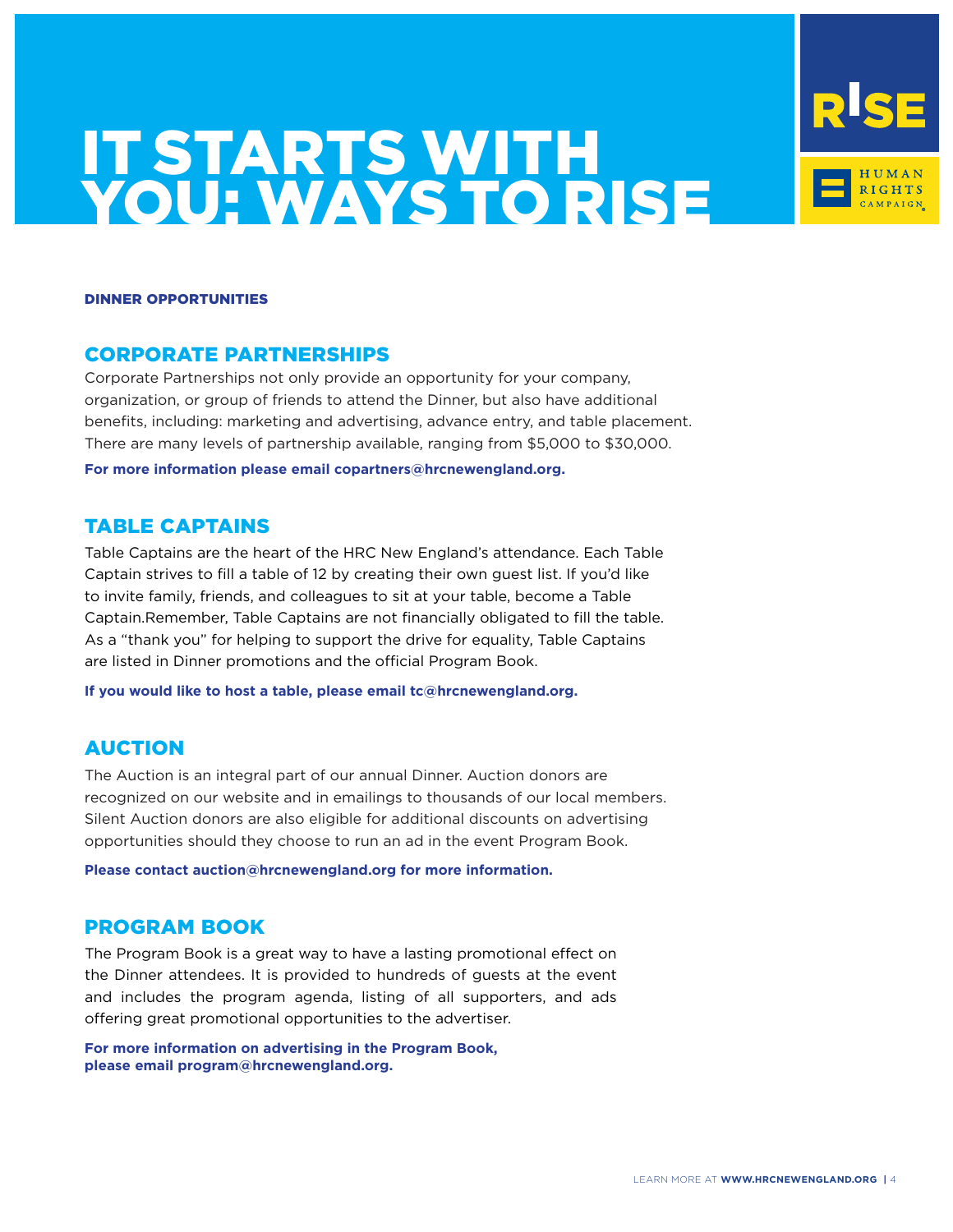# THE HRC NEW ENGLAND DINNER



# THE HUMAN RIGHTS CAMPAIGN

We are a nonpartisan organization working at both the federal and state levels, representing a grassroots force of more than 1.5 million members and supporters nationwide. As the country's largest lesbian, gay, bisexual, transgender, and queer (LGBTQ) civil rights organization, HRC envisions an America where LGBTQ people are ensured of their basic civil rights and can be open, honest, and safe at home, at work, and in the community. HRC effectively lobbies Congress, mobilizes grassroots action in diverse communities, invests strategically to elect a fair-minded Congress, and increases public understanding through innovative education and communication strategies.

HRC endeavors, as part of its mission, to create a safe and secure workplace for LGBTQ employees. The HRC Corporate Equality Index (CEI) sets the standards for corporate excellence in ensuring LGBTQ equality, and HRC provides the resources for companies to achieve this goal.

HRC's New England Dinner, encompasses the entirety of New England including Connecticut, Maine, Massachusetts, New Hampshire, Rhode Island and Vermont, and provides significant funding to the nation's largest civil rights organization working to achieve lesbian, gay, bisexual, transgender, and queer equality. With over 700 guests, the HRC New England Dinner highlights issues most important to the LGBTQ community and inspires our supporters to take action.

**We invite you to become a sponsor of the prestigious 37th Annual HRC New England Dinner on Saturday, November 17, 2018 at The Seaport World Trade Center in Boston, MA.**

# " As Americans we've got a personal responsibility to change this country person by person, kind word by **kind word."** CHAD GRIFFIN. HRC PRESIDENT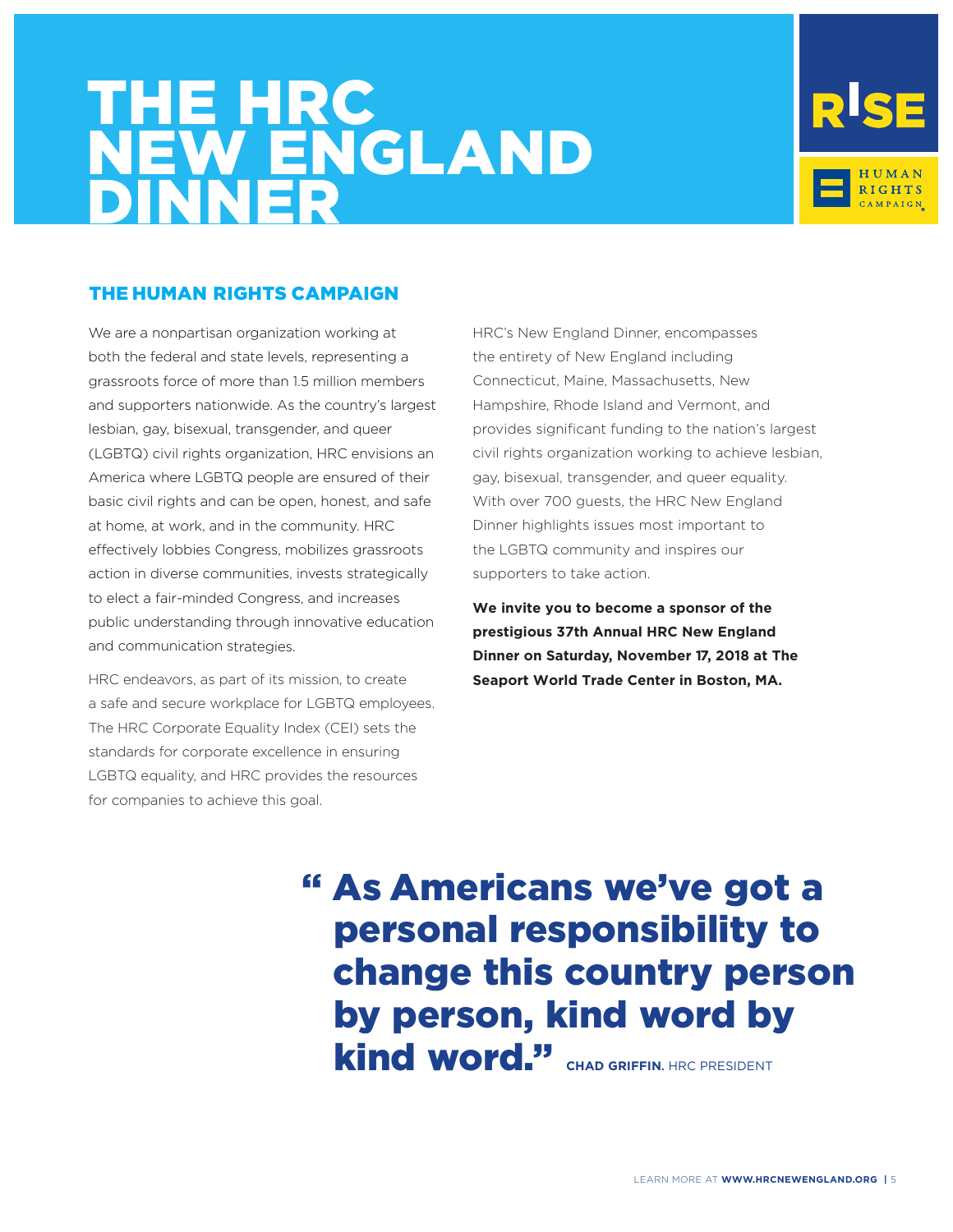

### THE 37TH ANNUAL HRC NEW ENGLAND DINNER | 11.17.2018 SEAPORT HOTEL WORLD TRADE CENTER BOSTON, **MA**

|                                                                         | PRESENTING                                 | VIP<br><b>RECEPTION</b> | PLATINUM           | <b>AUCTION</b><br><b>SPONSOR</b> | <b>DIAMOND</b>     | AFTER<br><b>PARTY</b>                 | GOLD                                  | <b>SILVER</b>                         | <b>BRONZE</b>                            |
|-------------------------------------------------------------------------|--------------------------------------------|-------------------------|--------------------|----------------------------------|--------------------|---------------------------------------|---------------------------------------|---------------------------------------|------------------------------------------|
|                                                                         | \$30,000                                   | \$24,750                | \$22,500           | \$16,500                         | \$15,000           | \$12,000                              | \$10,000                              | \$7,500                               | \$5,000                                  |
| <b>DINNER TICKETS</b>                                                   | 24                                         | 18                      | 18                 | 12                               | 12                 | 8                                     | 8                                     | 6                                     | 4                                        |
| <b>VIP RECEPTION TICKETS</b>                                            | 24                                         | 18                      | 18                 | 12                               | 12                 |                                       |                                       |                                       |                                          |
| YEAR ROUND LISTING ON<br><b>HRC NEW ENGLAND WEBSITE</b>                 | $\bullet$                                  | $\bullet$               | $\bullet$          | $\bullet$                        | $\bullet$          | $\bullet$                             | $\bullet$                             | $\bullet$                             | $\bullet$                                |
| <b>SOCIAL MEDIA</b><br><b>ANNOUNCEMENT</b>                              | $\bullet$                                  | $\bullet$               | $\bullet$          | $\bullet$                        | $\bullet$          | $\bullet$                             | $\bullet$                             | $\bullet$                             | $\bullet$                                |
| <b>CORPORATE SPONSOR</b><br><b>RECOGNITION VIDEO</b>                    | $\bullet$                                  | $\bullet$               | $\bullet$          | $\bullet$                        | $\bullet$          | $\bullet$                             | $\bullet$                             | $\bullet$                             | $\bullet$                                |
| <b>LOGO PLACEMENT ON</b><br><b>DINNER MATERIALS</b>                     | $\bullet$                                  | $\bullet$               | $\bullet$          | $\bullet$                        | $\bullet$          | $\bullet$                             | $\bullet$                             | $\bullet$                             | $\bullet$                                |
| <b>EXCLUSIVE NAMED</b><br><b>SPONSORSHIP</b>                            | $\bullet$                                  | $\bullet$               |                    | $\bullet$                        |                    | $\bullet$                             |                                       |                                       |                                          |
| <b>PREMIUM TABLE</b><br><b>PLACEMENT</b>                                | $\bullet$                                  | $\bullet$               | $\bullet$          | $\bullet$                        | $\bullet$          |                                       |                                       |                                       |                                          |
| <b>COMPLIMENTARY</b><br><b>BRANDED ITEM AT</b><br><b>EACH SEAT</b>      | $\bullet$                                  |                         | $\bullet$          |                                  |                    |                                       |                                       |                                       |                                          |
| <b>CORPORATE</b><br><b>VIDEOSPOTLIGHT</b>                               | $\bullet$                                  |                         | $\bullet$          |                                  |                    |                                       |                                       |                                       |                                          |
| <b>LOGO ON STEP &amp; REPEAT</b>                                        | $\bullet$                                  |                         |                    |                                  |                    |                                       |                                       |                                       |                                          |
| <b>GOBO LOGO DISPLAY</b>                                                | $\bullet$                                  |                         |                    |                                  |                    |                                       |                                       |                                       |                                          |
| <b>SPEAKING OPPORTUNITY</b><br>AT SPRING 2019<br><b>CORPORATE EVENT</b> | $\bullet$                                  |                         |                    |                                  |                    |                                       |                                       |                                       |                                          |
| <b>LOGO PLACEMENT ON</b><br><b>BIDPAL APP</b>                           |                                            |                         |                    | $\bullet$                        |                    |                                       |                                       |                                       |                                          |
| <b>SPEAKING AT RECEPTION</b>                                            |                                            | $\bullet$               |                    |                                  |                    |                                       |                                       |                                       |                                          |
|                                                                         |                                            |                         |                    |                                  |                    |                                       |                                       |                                       |                                          |
| <b>PROGRAM BOOK</b>                                                     | FULL PAGE<br>PREMIUM<br>PLACEMENT<br>COLOR | FULL PAGE<br>COLOR      | FULL PAGE<br>COLOR | FULL PAGE<br>COLOR               | FULL PAGE<br>COLOR | FULL PAGE<br><b>BLACK &amp; WHITE</b> | FULL PAGE<br><b>BLACK &amp; WHITE</b> | HALF PAGE<br><b>BLACK &amp; WHITE</b> | QUARTER PAGE<br><b>BLACK &amp; WHITE</b> |

## TIMELINES & AD GUIDELINES

HRC Corporate Partnerships are accepted throughout the year, with deadlines associated with the 2018 Dinner are as described below:

- Partnership applications submitted to copartners@hrcnewengland.org by **August 15, 2018** for the Dinner invitations/promotional efforts (must submit logo with application)
- Partnership applications are due to copartners@hrcnewengland.org by **October 12, 2018** to be included in event signage and video screens at the Dinner.
- Advertisement/artwork is due to copartners@hrcnewengland.org by **October 12, 2018** \*PLEASE SEE PAGE **12** FOR DETAILED PAGE AND LAYOUT INFORMATION.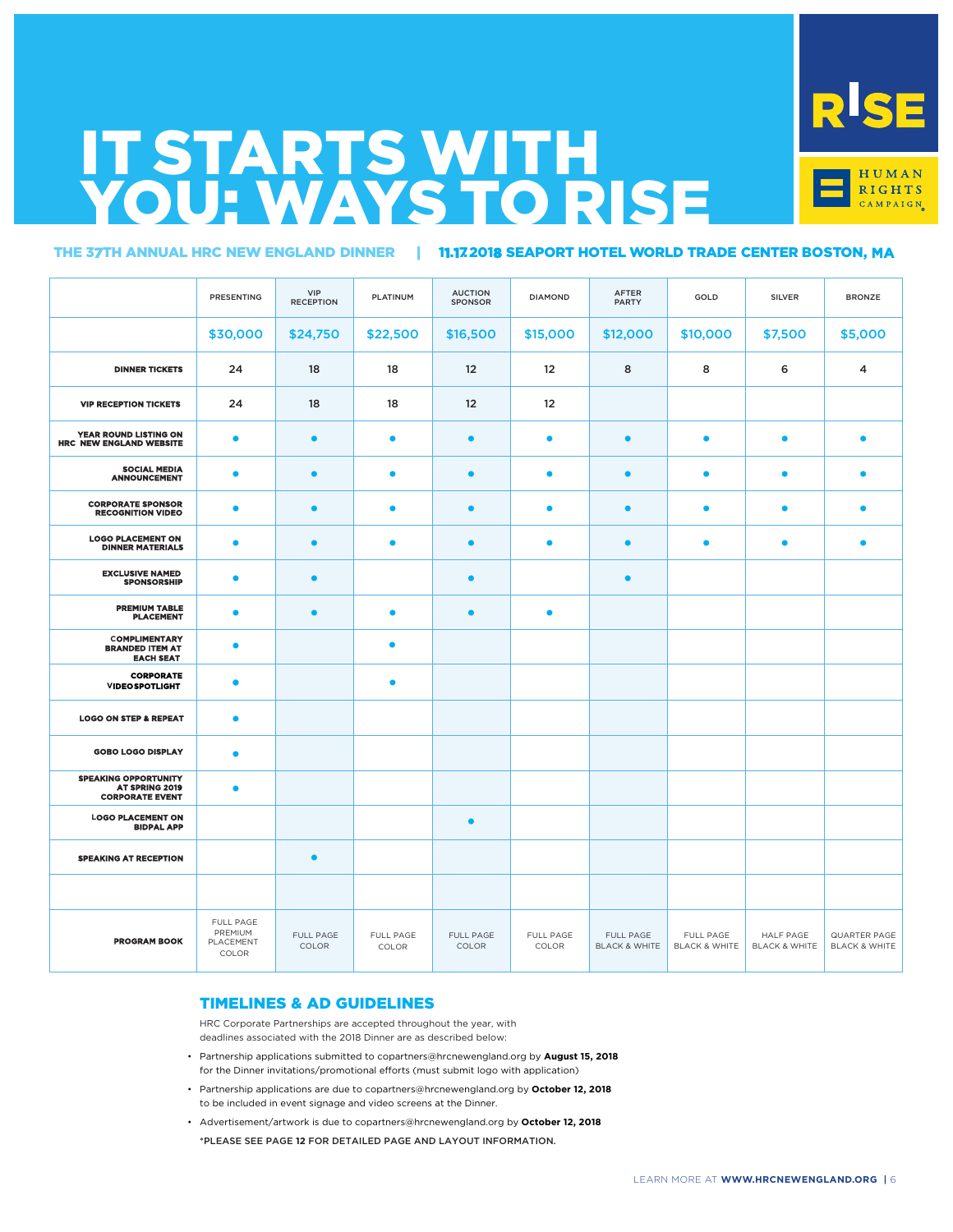

| LEVEL                  | <b>INVESTMENT</b> | TICKETS | DESCRIPTION                                                                                                                                                                                                                                                             |
|------------------------|-------------------|---------|-------------------------------------------------------------------------------------------------------------------------------------------------------------------------------------------------------------------------------------------------------------------------|
| <b>PRESENTING</b>      | \$30,000          | 24      | 24 GUEST SEATS OR 2 TABLES                                                                                                                                                                                                                                              |
|                        |                   |         | Exclusive naming rights to 37th Annual Dinner & Auction                                                                                                                                                                                                                 |
|                        |                   |         | Exclusive industry representation                                                                                                                                                                                                                                       |
|                        |                   |         | Exclusive logo placement on step & repeat photo opportunity banner<br>& exclusive Gobo logo display at venue                                                                                                                                                            |
|                        |                   |         | Additional seats available at individual ticket price of \$275                                                                                                                                                                                                          |
|                        |                   |         | 1 minute standalone corporate video spotlight presented during<br>Dinner program under HRC discretion                                                                                                                                                                   |
|                        |                   |         | Exclusive option to place a complimentary, branded item at each seat                                                                                                                                                                                                    |
|                        |                   |         | Premium table placement                                                                                                                                                                                                                                                 |
|                        |                   |         | Full page, premium placement, color ad in program book & logo on all<br>2018 HRC New England Dinner materials                                                                                                                                                           |
|                        |                   |         | Entry to VIP reception & silent auction preview for dinner quests                                                                                                                                                                                                       |
|                        |                   |         | Verbal and logo acknowledgment at dinner sponsorship                                                                                                                                                                                                                    |
|                        |                   |         | Logo placement in corporate sponsor recognition video                                                                                                                                                                                                                   |
|                        |                   |         | Announcement on social media outlets                                                                                                                                                                                                                                    |
|                        |                   |         | Year-round sponsorship listing on HRC New England website with link<br>to your website                                                                                                                                                                                  |
|                        |                   |         | Speaking opportunity at Spring 2019 Corporate Event                                                                                                                                                                                                                     |
| VIP RECEPTION \$24,750 |                   | 18      | 18 GUEST SEATS (12 SEAT TABLE)                                                                                                                                                                                                                                          |
|                        |                   |         | The VIP Reception is an exclusive cocktail party directly<br>preceding the Dinner program open to HRC major donors,<br>special invited guests, speakers and performers, and guests<br>of the Presenting, Platinum, VIP Reception and Diamond<br>Corporate Partnerships. |
|                        |                   |         | Exclusive naming rights to VIP Reception                                                                                                                                                                                                                                |
|                        |                   |         | Exclusive opportunity to speak at the VIP Reception                                                                                                                                                                                                                     |
|                        |                   |         | Round-up and/or additional seats available at individual ticket<br>price of \$275                                                                                                                                                                                       |
|                        |                   |         | Premium table placement                                                                                                                                                                                                                                                 |
|                        |                   |         | Full page, color ad in program book                                                                                                                                                                                                                                     |
|                        |                   |         | Logo on all 2018 HRC New England Dinner materials                                                                                                                                                                                                                       |
|                        |                   |         | Entry to VIP reception & silent auction preview for dinner guests                                                                                                                                                                                                       |
|                        |                   |         | Verbal and logo acknowledgment at dinner sponsorship                                                                                                                                                                                                                    |
|                        |                   |         | Logo placement in corporate sponsor recognition video                                                                                                                                                                                                                   |
|                        |                   |         | Announcement on social media outlets                                                                                                                                                                                                                                    |
|                        |                   |         | Year-round sponsorship listing on HRC New England website<br>with link to your website                                                                                                                                                                                  |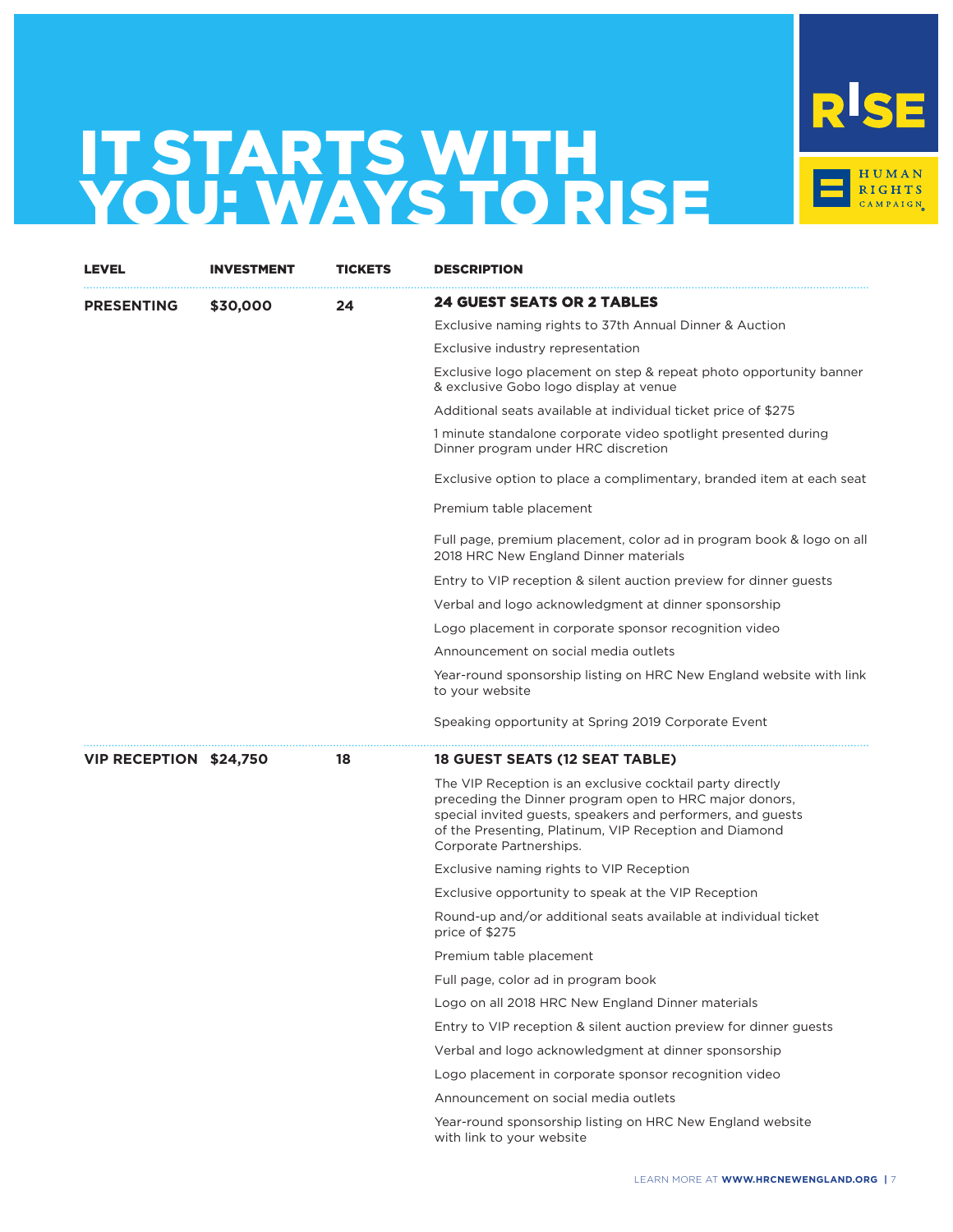

| <b>LEVEL</b>                    | <b>INVESTMENT</b> | TICKETS | <b>DESCRIPTION</b>                                                                                                                                                                                                                                                                                       |
|---------------------------------|-------------------|---------|----------------------------------------------------------------------------------------------------------------------------------------------------------------------------------------------------------------------------------------------------------------------------------------------------------|
| <b>PLATINUM</b>                 | \$22,500          | 18      | 18 GUEST SEATS (12 SEAT TABLE)                                                                                                                                                                                                                                                                           |
|                                 |                   |         | Round-up and/or additional seats available at individual ticket<br>price of \$275                                                                                                                                                                                                                        |
|                                 |                   |         | 30 second standalone corporate video spotlight presented during<br>the Dinner program under HRC discretion                                                                                                                                                                                               |
|                                 |                   |         | Exclusive option to place a complimentary, branded item at<br>each seat                                                                                                                                                                                                                                  |
|                                 |                   |         | Premium table placement                                                                                                                                                                                                                                                                                  |
|                                 |                   |         | Full page, color ad in program book                                                                                                                                                                                                                                                                      |
|                                 |                   |         | Logo on all 2018 HRC New England Dinner materials                                                                                                                                                                                                                                                        |
|                                 |                   |         | Entry to VIP reception & silent auction preview for dinner guests                                                                                                                                                                                                                                        |
|                                 |                   |         | Verbal and logo acknowledgment at dinner sponsorship                                                                                                                                                                                                                                                     |
|                                 |                   |         | Logo placement in corporate sponsor recognition video                                                                                                                                                                                                                                                    |
|                                 |                   |         | Announcement on social media outlets                                                                                                                                                                                                                                                                     |
|                                 |                   |         | Year-round sponsorship listing on HRC New England website with<br>link to your website                                                                                                                                                                                                                   |
| <b>AUCTION SPONSOR \$16,500</b> |                   | $12 \,$ | 12 GUEST SEATS (12 SEAT TABLE)                                                                                                                                                                                                                                                                           |
|                                 |                   |         | The Silent & Live Auction is a major highlight of the HRC New<br>England Dinner where all guests are invited to bid on a variety<br>of experiences, from one-of-a-kind products, unique<br>memorabilia, and travel. Collaborate with our Auction team on<br>highlighting your company's support for HRC. |
|                                 |                   |         | Exclusive naming rights to silent auction                                                                                                                                                                                                                                                                |
|                                 |                   |         | Exclusive logo placement on BidPal, the smartphone application<br>for auction bidding                                                                                                                                                                                                                    |
|                                 |                   |         | Additional seats available at individual ticket price of \$275                                                                                                                                                                                                                                           |
|                                 |                   |         | Premium table placement                                                                                                                                                                                                                                                                                  |
|                                 |                   |         | Full page, color ad in program book                                                                                                                                                                                                                                                                      |
|                                 |                   |         | Logo on all 2018 HRC New England Dinner materials                                                                                                                                                                                                                                                        |
|                                 |                   |         | Entry to VIP reception & silent auction preview for dinner guests                                                                                                                                                                                                                                        |
|                                 |                   |         | Verbal and logo acknowledgment at dinner sponsorship                                                                                                                                                                                                                                                     |
|                                 |                   |         | Logo placement in corporate sponsor recognition video                                                                                                                                                                                                                                                    |
|                                 |                   |         | Announcement on social media outlets                                                                                                                                                                                                                                                                     |
|                                 |                   |         | Year-round sponsorship listing on HRC New England website                                                                                                                                                                                                                                                |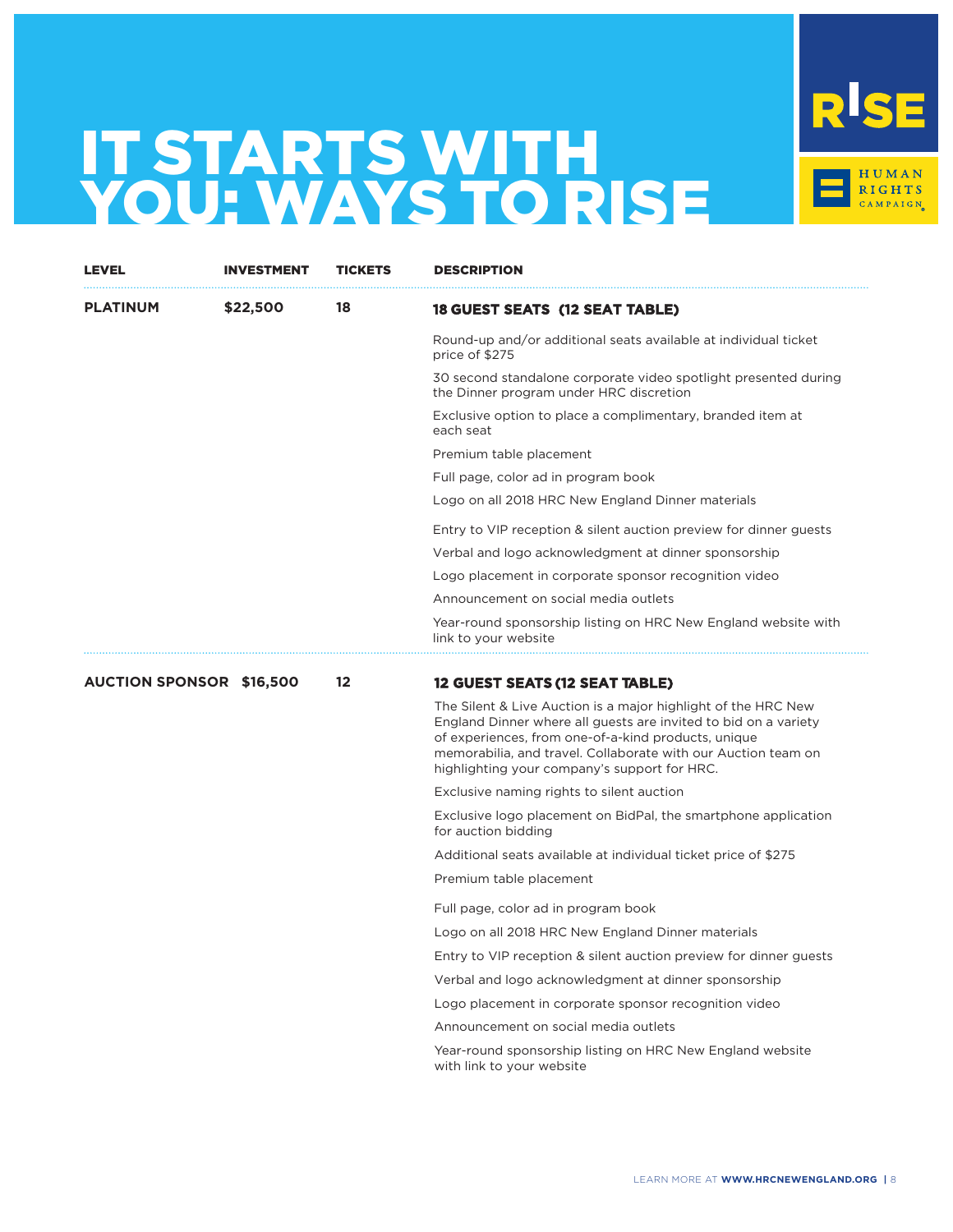

| LEVEL              | <b>INVESTMENT</b> | TICKETS | <b>DESCRIPTION</b>                                                                                                                                                                                                                                                               |
|--------------------|-------------------|---------|----------------------------------------------------------------------------------------------------------------------------------------------------------------------------------------------------------------------------------------------------------------------------------|
| <b>DIAMOND</b>     | \$15,000          | 12      | 12 GUEST SEATS (12 SEAT TABLE)                                                                                                                                                                                                                                                   |
|                    |                   |         | Additional seats available at individual ticket price of \$275                                                                                                                                                                                                                   |
|                    |                   |         | Premium table placement                                                                                                                                                                                                                                                          |
|                    |                   |         | Full page, color ad in program book                                                                                                                                                                                                                                              |
|                    |                   |         | Logo on all 2018 HRC New England Dinner materials                                                                                                                                                                                                                                |
|                    |                   |         | Entry to VIP reception & silent auction preview for dinner guests                                                                                                                                                                                                                |
|                    |                   |         | Verbal and logo acknowledgment at dinner sponsorship Logo                                                                                                                                                                                                                        |
|                    |                   |         | placement in corporate sponsor recognition video                                                                                                                                                                                                                                 |
|                    |                   |         | Announcement on social media outlets                                                                                                                                                                                                                                             |
|                    |                   |         | Year-round sponsorship listing on HRC New England website<br>with link to your website                                                                                                                                                                                           |
| <b>AFTER PARTY</b> | \$12,000          | 8       | <b>8 GUEST SEATS (12 SEAT TABLE)</b>                                                                                                                                                                                                                                             |
|                    |                   |         | The After Party is open to all Dinner guests following the formal<br>Dinner program. Dancing to renowned local DJs, photo-booths and<br>other surprise activities will entertain our guest and cap an amazing<br>evening. Add your company's brand, energy and ideas to the fun! |
|                    |                   |         | Exclusive naming rights to the after-party                                                                                                                                                                                                                                       |
|                    |                   |         | Exclusive logo placement on materials advertising the<br>After-Party                                                                                                                                                                                                             |
|                    |                   |         | Round-up and/or additional seats available at individual ticket<br>price of \$275                                                                                                                                                                                                |
|                    |                   |         | Full page, black & white ad in program book                                                                                                                                                                                                                                      |
|                    |                   |         | Logo on all 2018 HRC New England Dinner materials                                                                                                                                                                                                                                |
|                    |                   |         | Verbal and logo acknowledgment at Dinner Sponsorship                                                                                                                                                                                                                             |
|                    |                   |         | Logo placement in corporate sponsor recognition video                                                                                                                                                                                                                            |
|                    |                   |         | Announcement on social media outlets                                                                                                                                                                                                                                             |
|                    |                   |         | Year-round sponsorship listing on HRC New England website<br>with link to your website                                                                                                                                                                                           |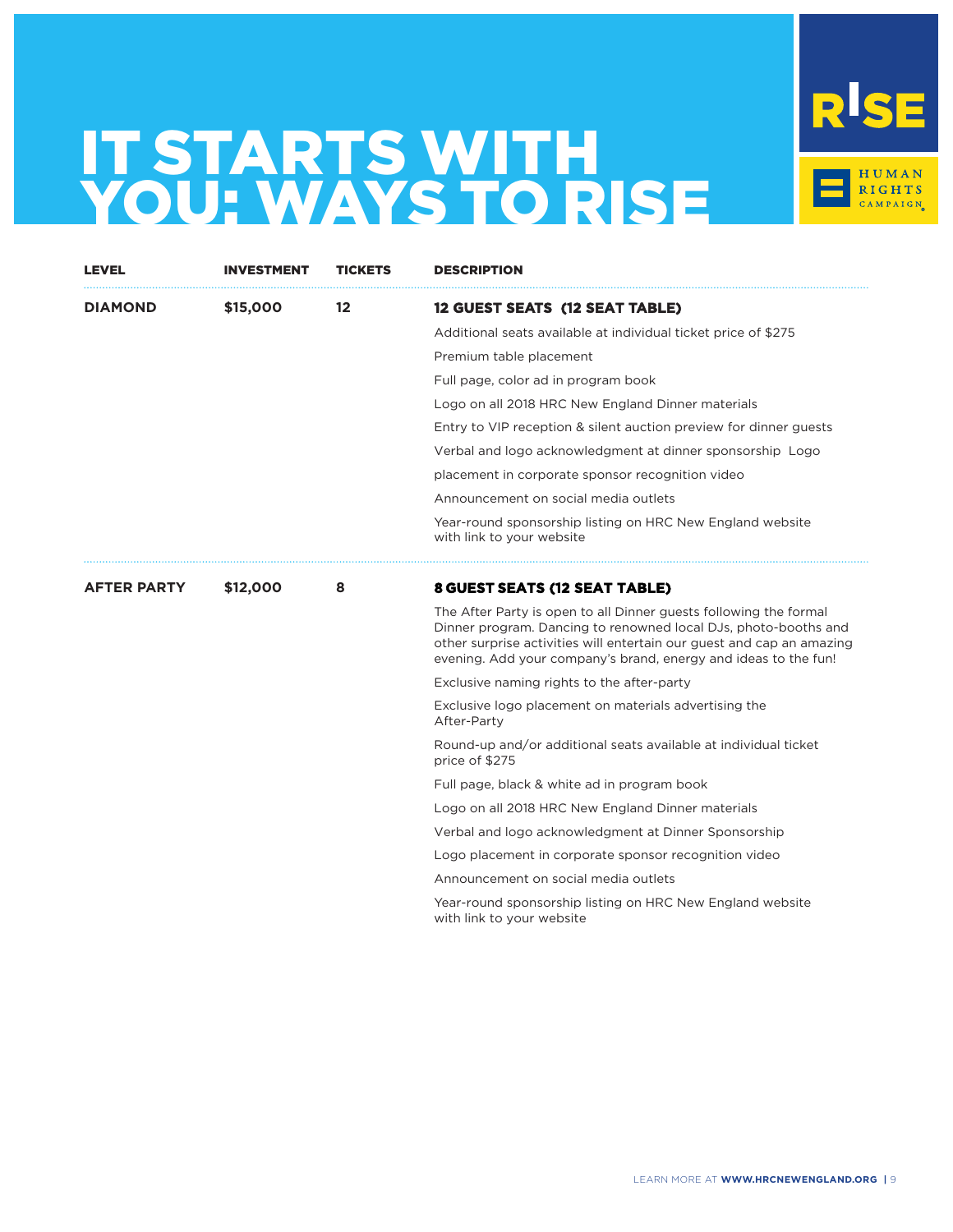

| LEVEL         | INVESTMENT | TICKETS | <b>DESCRIPTION</b>                                                                     |
|---------------|------------|---------|----------------------------------------------------------------------------------------|
| GOLD          | \$10,000   | 8       | 8 GUEST SEATS (12 SEAT TABLE)                                                          |
|               |            |         | Round-up and/or additional seats available at individual<br>ticket price of \$275      |
|               |            |         | Full page, black & white ad in program book                                            |
|               |            |         | Logo on all 2018 HRC New England Dinner materials                                      |
|               |            |         | Verbal and logo acknowledgment at Dinner Sponsorship                                   |
|               |            |         | Logo placement in corporate sponsor recognition video                                  |
|               |            |         | Announcement on social media outlets                                                   |
|               |            |         | Year-round sponsorship listing on HRC New England website<br>with link to your website |
| <b>SILVER</b> | \$7,500    | 6       | <b>6 GUEST SEATS (12 SEAT TABLE)</b>                                                   |
|               |            |         | Round-up and/or additional seats available at individual<br>ticket price of \$275      |
|               |            |         | Half page, black & white ad in program book                                            |
|               |            |         | Logo on all 2018 HRC New England Dinner materials                                      |
|               |            |         | Verbal and logo acknowledgment at Dinner Sponsorship                                   |
|               |            |         | Logo placement in corporate sponsor recognition video                                  |
|               |            |         | Announcement on social media outlets                                                   |
|               |            |         | Year-round sponsorship listing on HRC New England website<br>with link to your website |
| <b>BRONZE</b> | \$5,000    | 4       | <b>4 GUEST SEATS (12 SEAT TABLE)</b>                                                   |
|               |            |         | Round-up and/or additional seats available at individual<br>ticket price of \$275      |
|               |            |         | Quarter page, black & white ad in program book                                         |
|               |            |         | Logo on all 2018 HRC New England Dinner materials                                      |
|               |            |         | Verbal and logo acknowledgment at Dinner Sponsorship                                   |
|               |            |         | Logo placement in corporate sponsor recognition video                                  |
|               |            |         | Announcement on social media outlets                                                   |
|               |            |         | Year-round sponsorship listing on HRC New England website<br>with link to your website |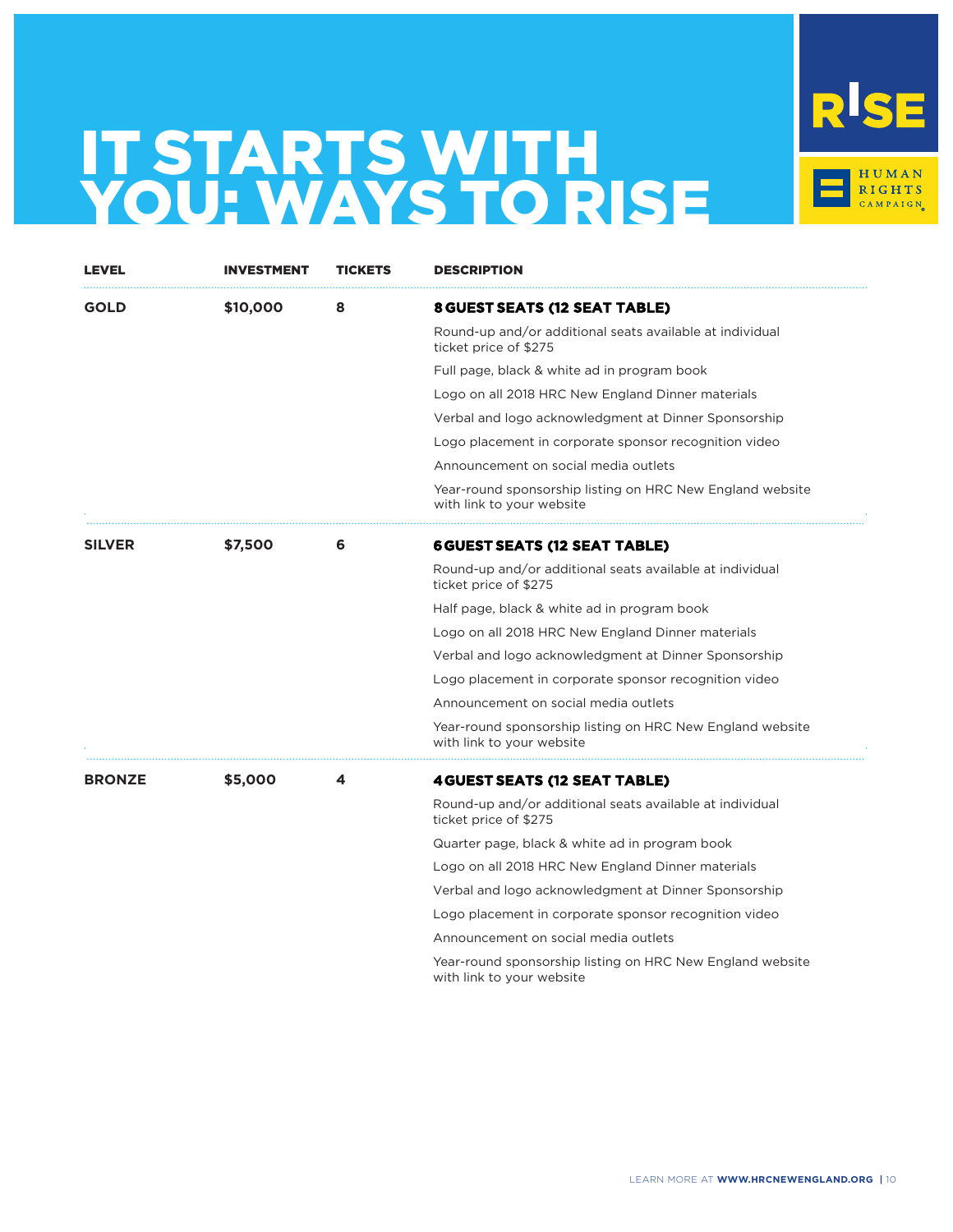

## CONTACT INFORMATION

As part of our partnership, the HRC Dinner Team would like to contact the company's Public Relations team for cross-promotional opportunities, such as local media stories and social media announcements. Please list the appropriate name, phone number, and email for our contact.

Name:

Phone Number: Email:

Tell the world: "Why is it important to support HRC?" – if you'd like to submit 25 words or less on why you're involvement with HRC is important, our team will share on social media as a means to promote your involvement.

### Why is it important to support HRC?

## PARTNER INFORMATION

I agree to support the 2018 HRC New England Dinner at the following level:

| $\Box$ Presenting Sponsor $-$ \$30,000 | $\Box$ Auction Sponsor - \$16,500 | $\Box$ Gold - \$10.000  |
|----------------------------------------|-----------------------------------|-------------------------|
| $\Box$ VIP Reception \$24,750          | $\Box$ Diamond - \$15.000         | $\Box$ Silver - \$7.500 |
| $\Box$ Platinum - \$22,500             | $\Box$ After-Party - \$12,000     | □ Bronze - \$5,000      |

□ Please share more information about opportunities to partner with HRC New England on local events throughout the year, including event sponsorship and corporate volunteer team opportunities

| Signature: | Date:                       |
|------------|-----------------------------|
| Title:     | Total Amount to be Charged: |

☐ Payment in full (check or credit card) is requested with your signed Partnership Agreement Form.

☐ Payment Enclosed — Please mail check to:

### **Mike Wilkinson, Event Manager | Human Rights Campaign | 1640 Rhode Island Ave., NW | Washington, DC 20036**

| □ Invoice Requested – Invoice will be sent to contact listed above. Please mail check to address listed above. |
|----------------------------------------------------------------------------------------------------------------|
|                                                                                                                |
|                                                                                                                |
|                                                                                                                |
|                                                                                                                |
|                                                                                                                |
|                                                                                                                |

All payments must be received by **OCTOBER 15, 2018**